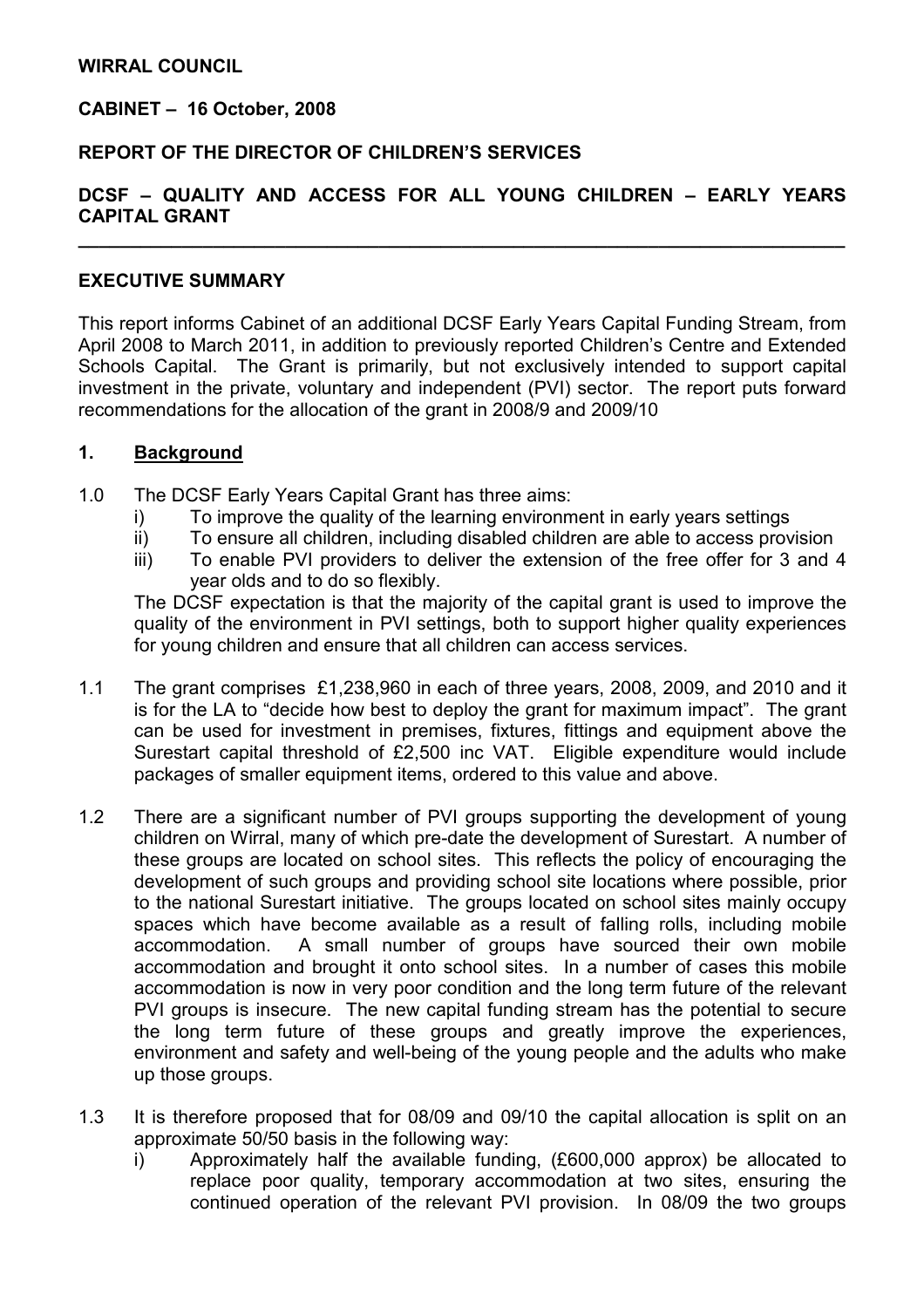whose accommodation is reaching the end of its life are based at Brookhurst Primary School and Brackenwood Infant School. Subject to approval of this proposal, a review would be taken of accommodation of other groups on school sites, to bring forward two further schemes in 09/10. The proposal at this stage is to be replace the old mobiles with new standard modular build units, specific to Early Years, which could be re-located should the need for provision change to another site in the future. Again, subject to approval of this proposal, further option appraisal will be carried out to ensure best value and the most appropriate accommodation solution

ii) The remaining half of the funding be used to fund works and/or supply packages of equipment to other PVI groups, with all groups being invited to bid and the bids being scored against the DCSF guidance for the capital grant in respect of Quality, Access and Delivering the Free Entitlement. As this is a substantial three year programme it should be possible to meet many outstanding capital needs in the sector.

The above proposal secures provision which is increasingly at risk due to deteriorating accommodation and allows all groups to bid for additional capital investment.

# 2.0 Financial Implications

The capital implications are set out in the main body of the report above. All bids will need to meet the DCSF guidance on use of capital and capital thresholds and there will be a need to monitor investment at all relevant private, voluntary and independent groups and locations.

## 3.0 Staffing Implications

 It is envisaged that the grant will be administered by existing staff in the department's Early Years and Capital Teams. Specific project management will be required for capital works on council owned sites.

#### 4.0 Equal Opportunities Implications

 This initiative forms part of the strategy to ensure "sufficient provision, distributed appropriately across the authority to ensure, as far as is reasonably practicable, access by all to Early Years Services". (DCSF guidance).

## 5.0. Community Safety Implications

 Advice will be sought on location and design of any new accommodation in respect of safety/security issues.

## 6.0 Local Agenda Implications

 The proposed accommodation projects will replace old, temporary accommodation which is in very poor condition and very energy inefficient with new accommodation to current standards.

## 7.0 Planning Implications